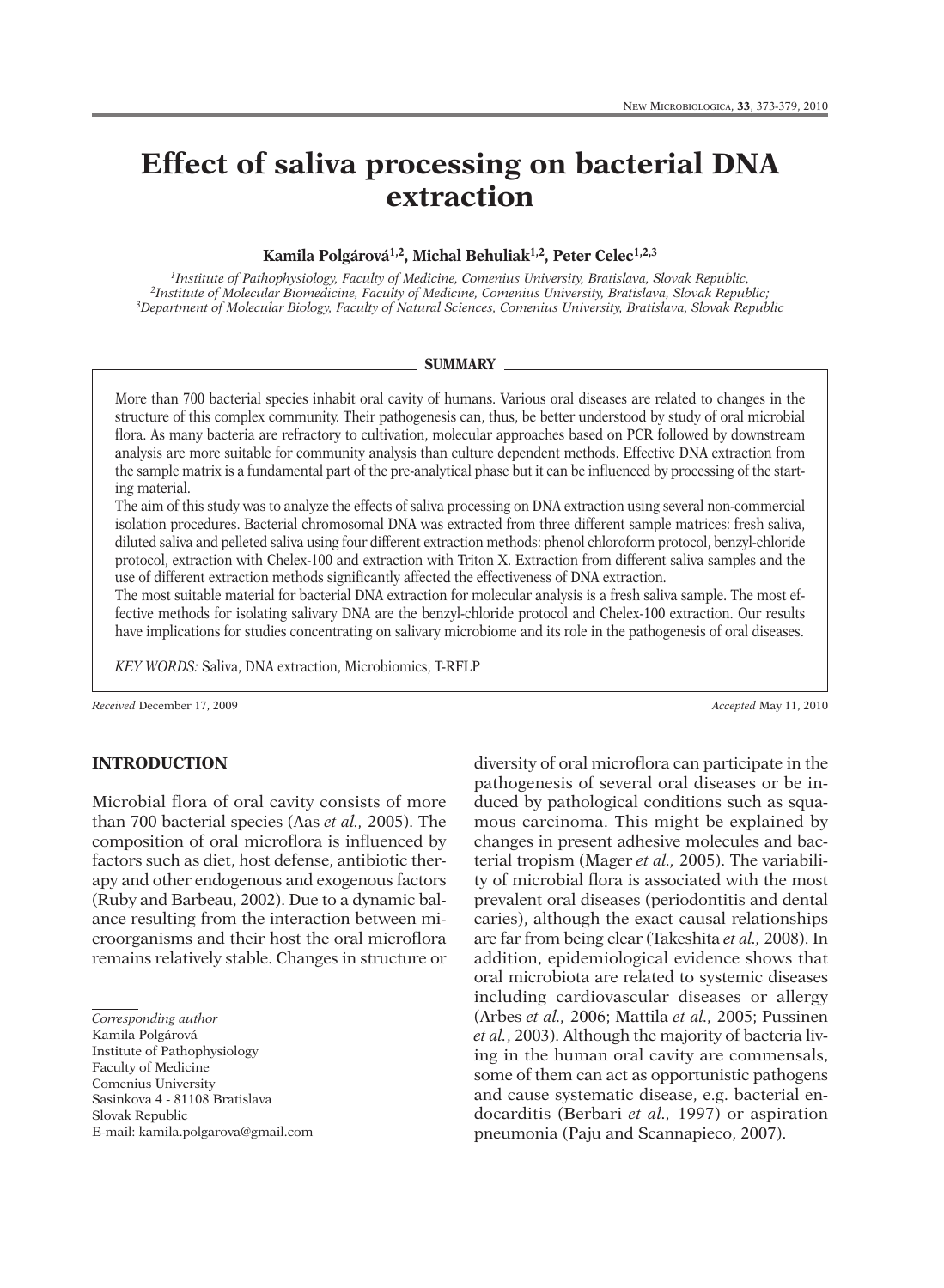Evaluation of structural and dynamic changes in oral microflora has, thus, diagnostic value and enables better understanding of the pathogenesis and a choice of treatment based on specific diagnostics and analysis of its effectiveness. Cultivation dependent and cultivation independent methods are used to study oral microbial flora. The first group has several limitations. Many microorganisms are refractory to cultivation: it is estimated that more than 98% of bacteria from the environment cannot be cultured in vitro. In the case of oral microflora about 50% of bacterial species are uncultivable according to published studies (Aas *et al.,* 2008; Wade, 2002). This leads to underestimation of diversity of bacterial community using cultivation dependent approaches (Amann *et al.,* 1995). Moreover, any change in cultivation conditions can lead to selective growth of some bacteria and can, thus, affect the final result of structure analysis. Cultivation independent techniques are more suitable for microbial community analysis. Molecular approaches are based on PCR followed by downstream analysis of various genetic markers such as the 16S rDNA (Auguet *et al.,* 2008; Terefework *et al.,* 2008). Recent advances in highthroughput sequencing have induced efforts to use this technology to analyze oral microbiome in health and disease (Dewhirst *et al.*, 2008; Nasidze *et al.,* 2009). Regardless of the type of downstream analysis, effective DNA extraction from the sample matrix is a fundamental part of the pre-analytical phase considerably influencing the outcome of studies of microbial diversity (Hartmann and Widmer, 2008).

Saliva contains DNA from microbes residing on all oral surfaces making it an optimal diagnostic material for the analysis of the microbial flora (Sakamoto *et al.,* 2003). Moreover, the collection of saliva is non-invasive, can be repeated and is well tolerated by most patients. Saliva can be also used to analyze various biochemical parameters such as steroid levels (Fassett *et al.,* 2008), oxidative stress markers (Eisenberg *et al.,* 2008), and markers of inflammation such as C-reactive proteins, C3 and C4 complement components (Aurer *et al.,* 2005). These analyses require processing of saliva samples including freezing and thawing, diluting or centrifugation, especially to decrease the viscosity and to ease handling of samples.

The aim of this study was to analyze how processing of saliva samples affects DNA extraction using various isolation procedures.

## **MATERIALS AND METHODS**

## **Sample collection and processing**

Fresh saliva samples were collected in sterile plastic tubes from 10 healthy volunteers (without any symptoms of oral or systemic diseases) without stimulation and immediately submitted to DNA extraction.

Diluted saliva samples were obtained from 10 stomatologic patients recruited in a private stomatologic practice. Samples were transferred into sterile plastic microtubes, diluted 5x with sterile water and kept frozen at -20°C until DNA extraction.

The pelleted samples were collected in sterile tubes from 10 healthy volunteers without stimulation. Saliva pellets obtained by centrifugation (3000 g, 10 min) and removal of supernatant were kept frozen at -20°C until DNA extraction.

## **DNA extraction**

Four different methods were used for DNA isolation: modified phenol chloroform protocol according to Sakamoto *et al.* (Sakamoto *et al.*, 2004), modified benzyl-chloride protocol according to Zhu *et al*. (1993), DNA extraction using Chelex-100 and DNA extraction with Triton X. All chemicals were purchased from Sigma-Aldrich and Merck, if not specified differently.

*Modified phenol chloroform protocol according to Sakamoto et al.* (Sakamoto *et al.,* 2004) Aliquots (200 µl) of saliva samples were diluted in 400 µl of TE buffer (10 mM Tris/HCl, 50 mM ED-TA, pH 8.0). Bacterial cell pellet obtained by centrifugation (6800 g, 5 min, 4°C) was resuspended in 200 µl of the same buffer containing lysozyme (final concentration 5 mg ml -1) and samples were incubated at 37 °C for 60 min. Proteinase K and SDS (sodium dodecyl sulphate) were added to final concentrations of 2 mg ml<sup>-1</sup> and  $1\%$  (v/w), respectively, and mixtures were incubated at 50°C for 2 h. Nucleic acids were released by three cycles of freezing at -20°C followed by thawing at 65°C. Then 200 µl of phenol (saturated with 10 mM Tris/HCl, pH 8.0) were added to each mix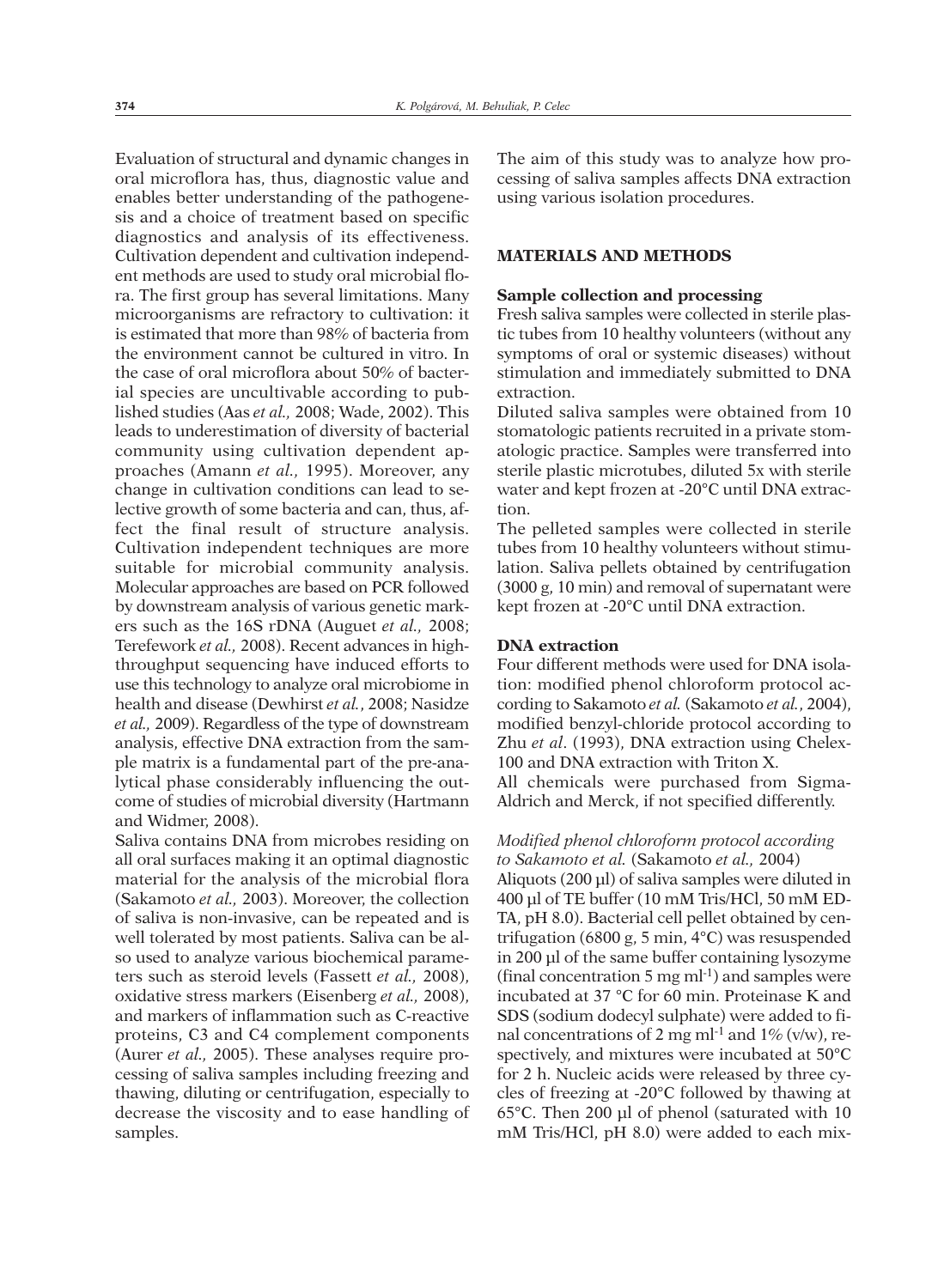ture. Samples were vortexed and centrifugated (20800 g, 5 min, 4°C). The aqueous phase was recovered and then vortexed and centrifugated  $(20800 \text{ g}, 5 \text{ min}, 4^{\circ}\text{C})$  with equal volume of chloroform/isoamylalcohol (24:1) (20800 g, 5 min, 4°C). Nucleic acids from the aspirated supernatant were precipitated with isopropanol. The precipitate was then washed with 70 % ethanol and resuspended in 20 µl of deionized water.

# *Modified benzyl-chloride protocol according to Zhu et al.* (Zhu *et al.,* 1993)

Aliquots (200 µl) of saliva samples were diluted 1:2 with TE buffer (10 mM Tris/HCl, 50 mM ED-TA, pH 8.0). The bacterial cell pellet obtained after centrifugation (6800 g, 5 min., 4°C) was resuspended in 0.5 ml of the same buffer with 100 µl of 10% SDS and 300 µl of benzyl chloride. The mixture was vortexed and incubated 30 min at 50°C with repeated vortexing at 5 min intervals. Then 300 µl of 3 M NaOAc (pH 5.0) were added and the mixtures were kept on ice for 15 min. After centrifugation (6000 g, 15 min, 4°C) the supernatant was transferred to a new microtube. DNA was precipitated with isopropanol and washed with 70% ethanol. The precipitate was then resuspended in 20 µl of deionized water.

#### *DNA extraction with Chelex-100*

Aliquots (200 µl) of saliva samples were mixed with 300 µl of 10% Chelex-100 solution (Bio-Rad Laboratories, CA). The mixtures were vortexed, centrifugated (20800 g, 1 min, 4°C) and incubated at 95°C for 20 min. After vortexing and centrifugation the supernatant was washed with 70% ethanol and resuspended in 20 µl of deionized water.

#### *DNA extraction with Triton X*

Aliquots (200 µl) of saliva samples were diluted in the same volume of extraction buffer (10 mM Tris/HCl, 1 mM EDTA, 1% Triton X), vortexed and incubated at 100°C for 10 min. The mixtures were centrifugated (16000 g, 15 min, 4°C) and the supernatant was used for DNA preparation. Bulk nucleic acid was precipitated from solution with isopropanol followed by centrifugation (20800 g, 10 min, 4°C). The precipitate was then washed with 70 % ethanol and resuspended in 20 µl of deionized water.

All samples of isolated DNA were kept frozen at

-20°C until spectrophotometric measurement and PCR amplification.

# **Measurement of concentration and purity of extracted DNA**

Concentration and purity of extracted DNA was measured spectrophotometrically at 260 and 280 nm (NanoDrop 1000, Thermo Scientific).

#### **PCR and agarose gel electrophoresis**

The primers used for PCR amplification of the hypervariable area of genomic DNA encoding 16S rRNA were 27F (5'-AGAGTTTGATCCTG-GCTCAG-3') and 1492R (5' GGTTACCTTGTTAC-GACTT-3') (Sakamoto *et al.*, 2004). Primer 27F was labeled at the 5' end with 6'-carboxyfluorescein (6-FAM). Amplification reactions were performed in a total volume of 20 µl containing 10 µl of Sigma-Aldrich REDTaq<sup>®</sup> ReadyMix<sup>™</sup> PCR Reaction Mix (product number R2523), 1 µl of each (forward and reverse) primer and 2 µl of extracted DNA. PCR was performed on the Eppendorf Mastercycler Gradient S using the program according Sakamoto *et al.,* 2004: 95°C for 3 min, followed by 30 cycles of 95°C for 30 s, 50°C for 30 s and 72°C for 1.5 min, with a final extension at 72°C for 10 min. The presence of specific amplicons was verified by agarose gel electrophoresis of aliquots of PCR mixtures (5 µl) in 1% agarose gel in 1x TBE buffer. DNA was visualized under short-wavelength UV light on a transluminator.

#### **Statistical analysis**

Statistical analysis of the results was performed using two-way ANOVA with isolation method and source material as analyzed factors potentially influencing DNA concentration and purity as endpoint parameters. Results are presented as mean + standard deviation.

#### **RESULTS**

#### *DNA concentration*

The highest concentrations of extracted DNA were obtained by isolation from fresh samples (Figure 1). Average concentrations of extracted DNA ranged from 111 ng µl -1 (Chelex-100) to 700 ng µl -1 (modified benzyl-chloride protocol). Although highest yield was achieved by the ben-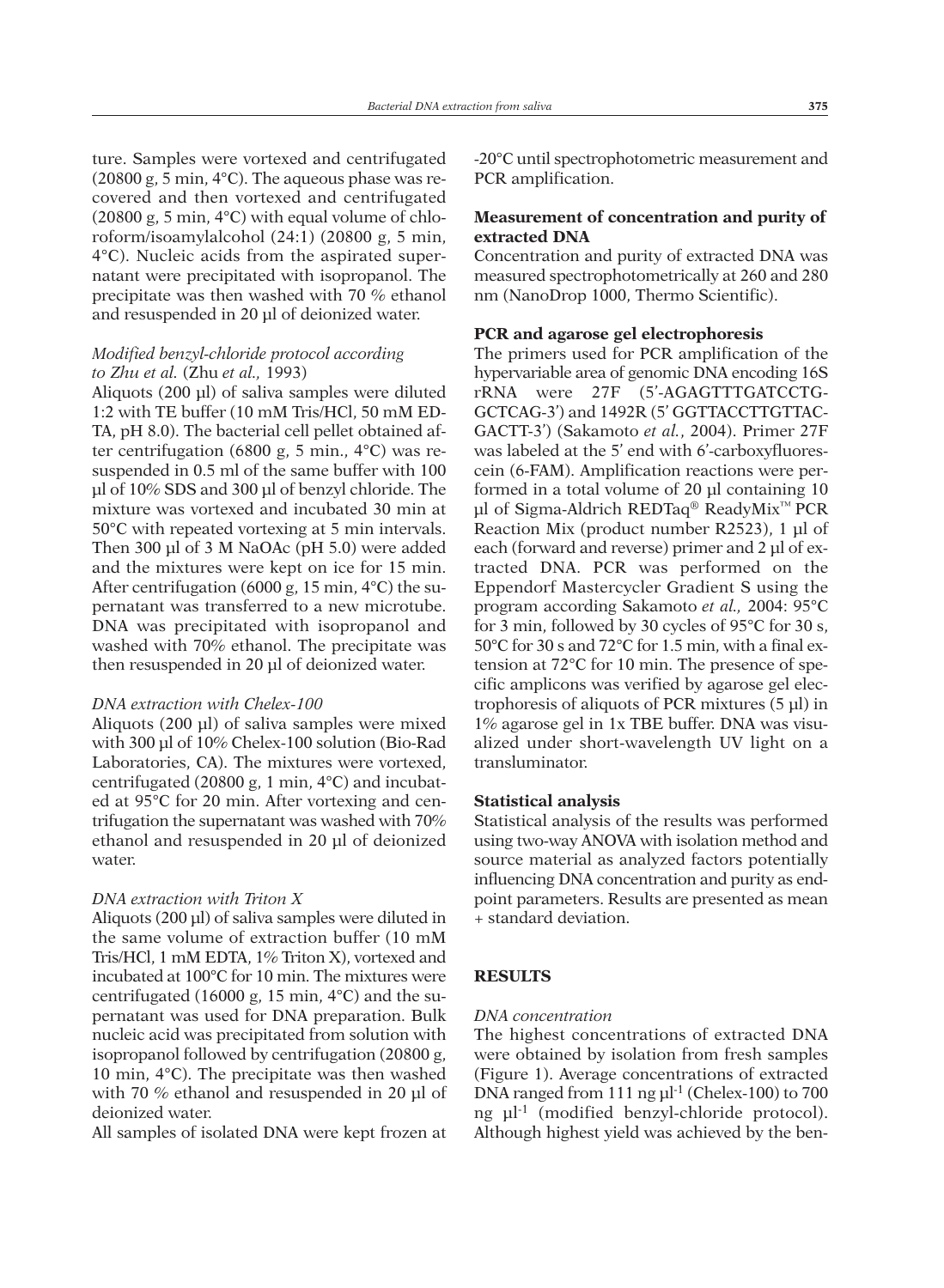

FIGURE 1 - *DNA concentration obtained from different sample matrices and using various extraction methods.*

zyl-chloride extraction, yields from all used methods were acceptable.

According to the results the centrifugation pellet is also suitable for DNA extraction, but the achieved concentrations were lower. The highest DNA concentrations,  $395\pm385$  ng  $\mu$ l<sup>-1</sup> (mean ± SD) were measured in samples extracted with Triton X. The concentrations of DNA isolated from diluted samples were very low. The average yields obtained by different methods range from  $3\pm 2$  ng  $\mu$ <sup>1</sup> using benzyl-chloride extraction to  $37\pm55$  ng  $\mu$ <sup>1</sup> achieved by isolation with Chelex-100.

## *DNA purity*

The protein contamination of dissolved DNA was assessed as the A260/A280 ratio. The highest purity was achieved by DNA isolation from the fresh samples (Figure 2). The average values obtained by different methods range from  $1.1\pm0.4$  AU (mean  $\pm$  SD) with Chelex-100 isolation to  $1.8\pm0.1$ AU with phenol chloroform protocol. Similar values were obtained also using centrifugation pellets as starting material. The worst result, mean 1.1±0.2 AU, was obtained from samples isolated by Triton X extraction, the best one, 1.7±0.1 AU, was achieved by benzyl-chloride extraction.

Elimination of protein contamination of DNA extracted from diluted samples was poor. The best obtained ratio was 1.2±0.3 AU, achieved with



FIGURE 2 - *Purity of extracted DNA using 260/280 ratio obtained from different sample matrices and using various extraction methods.*

Chelex-100 extraction. The phenol chloroform extraction eliminates on average only 3.5 % less of contamination comparing with Chelex-100 extraction. Samples isolated using Triton X protocol achieved 27% lower purity. The worst purity,  $0.4\pm0.3$  AU (62% lower than samples extracted with Chelex-100), was found in samples isolated with benzyl-chloride.

# *Effectiveness of DNA extraction*

The effectiveness of DNA extraction was evaluated as the proportion of samples with successful PCR amplification from all samples. Samples with a specific PCR amplification product in agarose gel electrophoresis were considered positive. Failure of amplification was related primarily to the extraction method. The significant influence of sample processing was not confirmed. The most successful was the amplification with isolates from fresh saliva as template (Figure 3). All samples were positive using Chelex-100 and benzyl-chloride extraction. In case of phenol-chloroform extraction and triton X extraction the PCR effectiveness was 80% and 12.5% respectively. The highest PCR positivity reached using DNA isolated from pellets was 90%. This effectiveness was achieved by phenol-chloroform and benzylchloride extractions. The worst results gave the triton X isolation, where only 10% of amplifications were successful.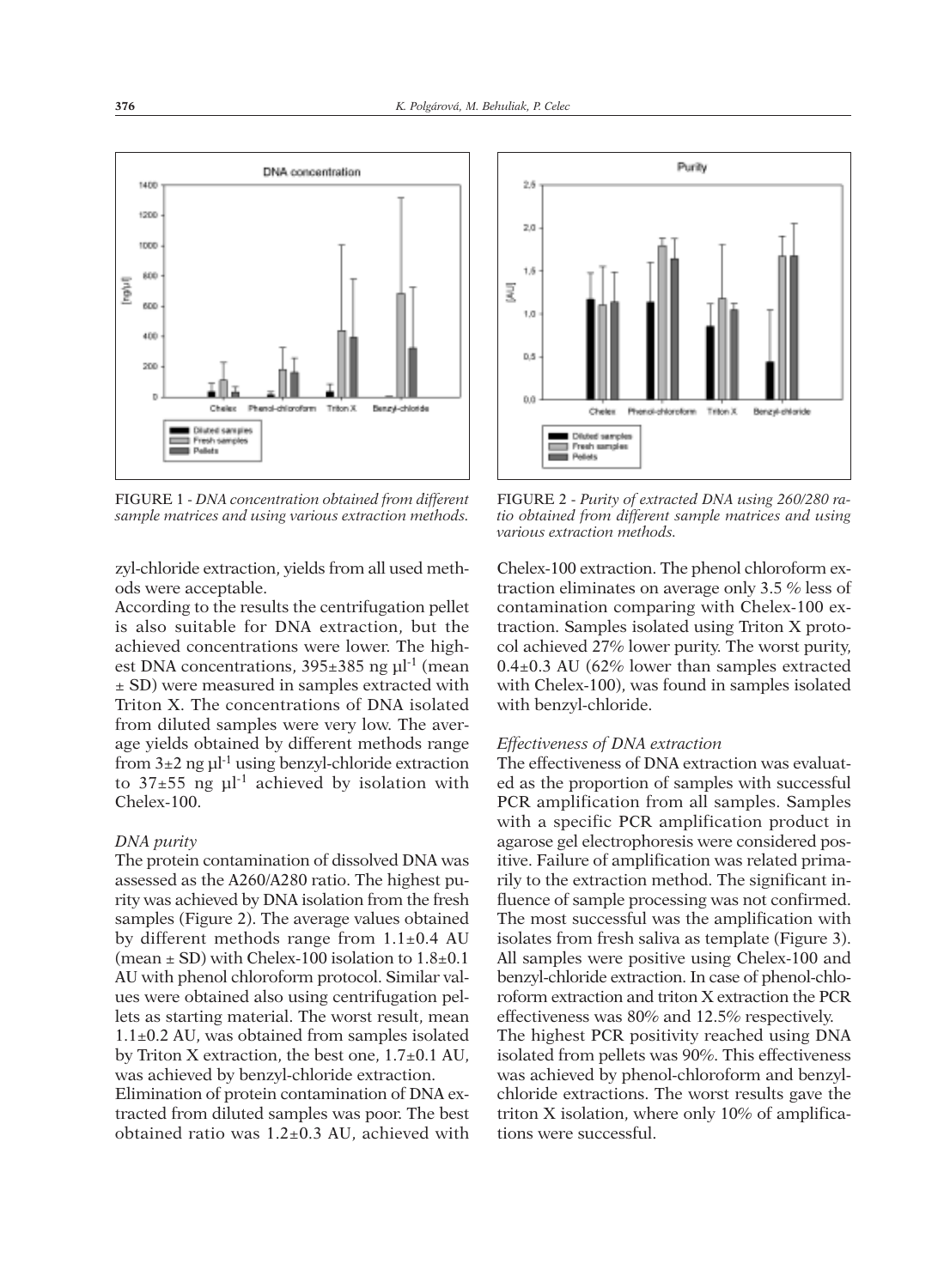

FIGURE 3 - *PCR positivity. Proportion of isolates with specific amplification product.*

The least suitable for the DNA extraction according this evaluation are diluted samples. The effectiveness ranged from 30% to 60% using different extraction procedures.

The statistical analysis demonstrated that the use of different extraction method as well as diverse processing of saliva influence the obtained DNA concentration and its purity significantly (p<0.01). Moreover, the effect of DNA isolation on PCR amplification was proved to be significant  $(p<0.05)$ .

# **DISCUSSION**

Extraction of DNA from a complex sample is an essential step inevitable for molecular analyses of microbial communities. Several studies proved that use of different procedures in this step can affect the result of analysis (Hartmann and Widmer, 2008; Li *et al.,* 2007). Therefore, we decided to evaluate the influence of different sample matrices on the effectiveness of four standard noncommercial isolation methods. To ensure accurate interpretation of obtained results DNA concentration, purity and positivity of PCR amplification were assessed.

The DNA yield should be interpreted with caution because saliva samples contain also epithelial cells and so part of the extracted DNA is of

human origin (Quinque *et al.,* 2006). The interpretation of DNA concentration measured spectrophotometrically is valid only taking into account other evaluated parameters. Alternatively, human and bacterial DNA yield might be analyzed using real time PCR (Horz *et al.,* 2008). Statistical analysis demonstrates that both processing of saliva sample and extraction method affected the DNA yield and PCR positivity significantly. The highest proportion of positive PCR runs with specific amplification product was achieved with templates isolated from fresh saliva, especially if extracted using the modified benzyl-chloride protocol. In line with this result are the findings of DNA concentration and purity. The PCR positivity with Chelex-100 extracts is 100% but the DNA yield is more than 80% lower in comparison to the benzyl-chloride protocol. Chelex-100 does not chemically isolate DNA but it exerts a reversing effect on PCR inhibitors, which might be especially important in saliva (Matto *et al.,* 1998; Ochert *et al.,* 1994). Triton X extraction gave very poor PCR results, although measured DNA concentrations were high. This might be in contrast to Chelex-100 explained by the inability of triton X to reverse the inhibiting effect of some contaminants present in saliva or by the fragmentation of nucleic acids (Aldous *et al.,* 2005).

Centrifugation pellets were surprisingly shown to be a more difficult matrix than fresh saliva samples. A higher concentration of nucleases, PCR inhibitors and the inability of used methods to inactivate them might be an explanation. The most suitable of applied extraction methods for this matrix were the modified phenol-chloroform and the modified benzyl-chloride protocols. Discrepancies between the DNA concentration and the PCR amplification in case of Chelex-100 and Triton X can be explained as noted in the case of fresh samples.

From our results we conclude that the most suitable material for bacterial DNA extraction for molecular analysis is an unprocessed saliva sample. The most effective methods for isolating salivary DNA are the benzyl-chloride protocol and Chelex-100 extraction.

The results demonstrated that diluted samples were not a suitable material for DNA extraction for molecular analyses. The highest PCR positivity achieved was only 60% reached using the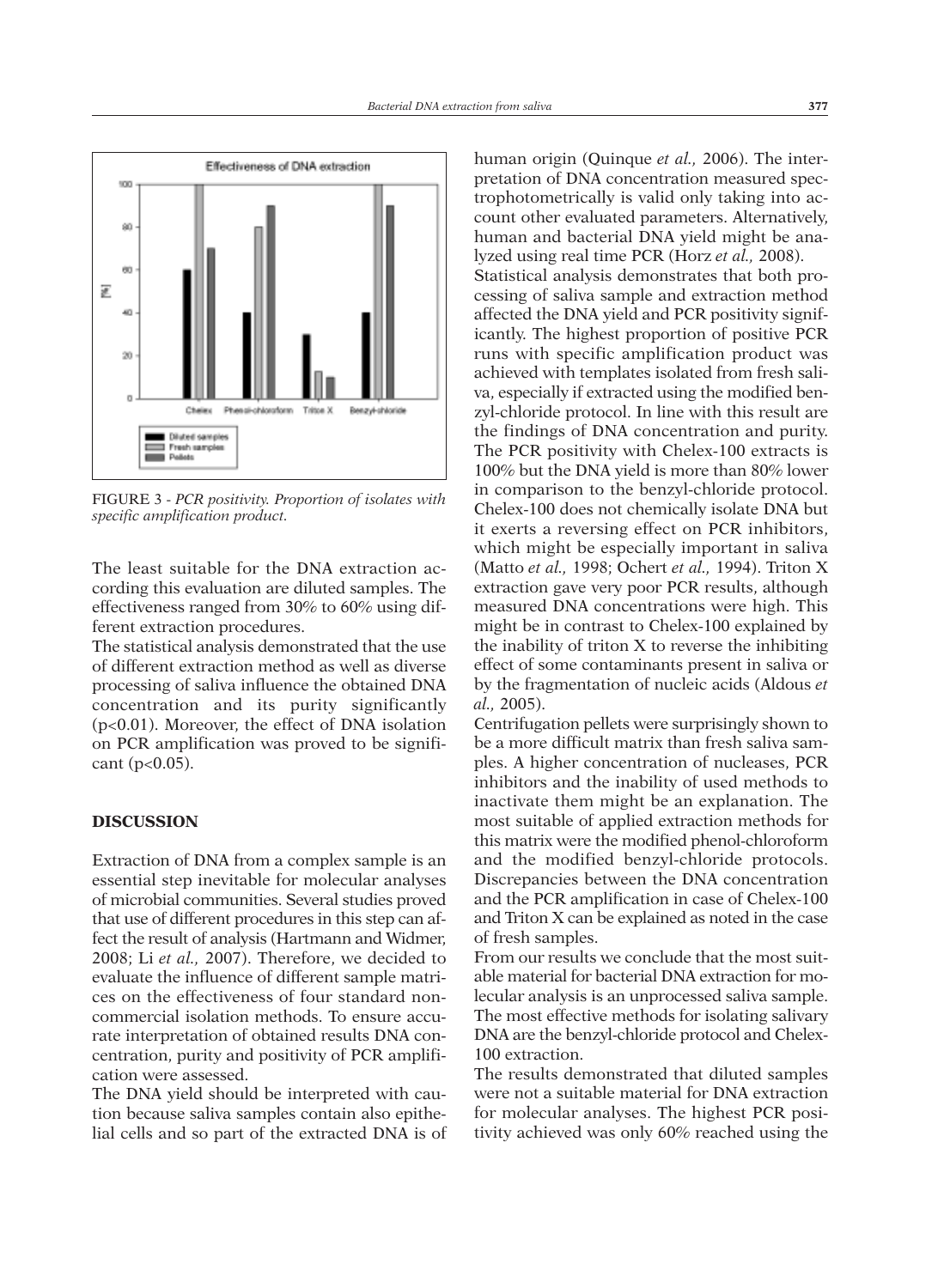Chelex-100 extraction method. The measured concentrations did not reach even one tenth of concentrations gained by isolation from another sample types. If analysis of pelleted samples is required, taking into account the hands-on labor intensive work time the most appropriate method is the extraction using the modified benzyl-chloride protocol according to Zhu *et al.,* 1993. These results should be taken into account in studies analyzing oral microbial flora from saliva to prevent at least some laborious optimization of saliva sample processing and DNA isolation. Although clear differences were found between the extraction methods used, even the best results were less than ideal. Saliva represents a very interesting diagnostic tool, but also a complex matrix. The procedure for salivary RNA has been commercialized recently (Park *et al.,* 2006). A similar easy, cheap, effective and reproducible kit using novel approaches for microbial DNA isolation specifically from saliva is needed as oral health status is studied in association with salivary microbiome (Nadkarni *et al.,* 2009; Nasidze *et al.,* 2009).

# *ACKNOWLEDGMENT*

*This study was funded by VEGA (Slovak Scientific Grant Agency), Project No. 1/0307/08.*

## **REFERENCES**

- AAS J.A., GRIFFEN A.L., DARDIS S.R., LEE A.M., OLSEN I., DEWHIRST F.E., LEYS E.J., PASTER B.J. (2008). Bacteria of dental caries in primary and permanent teeth in children and young adults. *J. Clin. Microbiol.* **46**, 1407-1417.
- AAS J.A., PASTER B.J., STOKES L.N., OLSEN I., DEWHIRST F.E. (2005). Defining the normal bacterial flora of the oral cavity. *J. Clin. Microbiol.* **43**, 5721-5732.
- ALDOUS W.K., POUNDER J.I., CLOUD J.L., WOODS G.L. (2005). Comparison of six methods of extracting Mycobacterium tuberculosis DNA from processed sputum for testing by quantitative real-time PCR. *J. Clin. Microbiol.* **43**, 2471-2473.
- AMANN R.I., LUDWIG W., SCHLEIFER K.H. (1995). Phylogenetic identification and in situ detection of individual microbial cells without cultivation. *Microbiol. Rev.* **59**, 143-169.
- ARBES S.J., JR., SEVER M.L., VAUGHN B., COHEN E.A., ZELDIN D.C. (2006). Oral pathogens and allergic disease: results from the Third National Health and Nutrition Examination Survey. *J. Allergy Clin. Immunol.* **118**, 1169-1175.
- AUGUET J.C., BORREGO C.M., BANERAS L., CASAMAYOR E.O. (2008). Fingerprinting the genetic diversity of the biotin carboxylase gene (accC) in aquatic ecosystems as a potential marker for studies of carbon dioxide assimilation in the dark. *Environ. Microbiol.* **10**, 2527-2536.
- AURER A., JORGIC-SRDJAK K., PLANCAK D., STAVLJENIC-RUKAVINA A., AURER-KOZELJ J. (2005). Proinflammatory factors in saliva as possible markers for periodontal disease. *Coll. Antropol.* **29**, 435- 439.
- BERBARI E.F., COCKERILL F.R., 3RD, STECKELBERG J.M. (1997). Infective endocarditis due to unusual or fastidious microorganisms. *Mayo Clin. Proc.* **72**, 532- 542.
- DEWHIRST F.E., IZARD J., PASTER B.J., TANNER A.C., WADE W.G., YU W.H., CHEN T. (2008). The human Oral Microbiome Database. http:///www.HOMD.org.
- EISENBERG E., SHTAHL S., GELLER R., REZNICK A.Z., SHARF O., RAVBINOVICH M., ERENREICH A., NAGLER R.M. (2008). Serum and salivary oxidative analysis in Complex Regional Pain Syndrome. *Pain.* **138**, 226-232.
- FASSETT M.J., LACHELIN G.C., MCGARRIGLE H.H., WING D.A. (2008). Alterations in saliva steroid hormone levels after oral mifepristone administration in women with pregnancies of greater than 41 weeks' gestation. *Reprod Sci*. **15**, 394-399.
- HARTMANN M., WIDMER F. (2008). Reliability for detecting composition and changes of microbial communities by T-RFLP genetic profiling. *FEMS Microbiol. Ecol.* **63**, 249-260.
- HORZ H.P., SCHEER S., HUENGER F., VIANNA M.E., CONRADS G. (2008). Selective isolation of bacterial DNA from human clinical specimens. *J. Microbiol. Methods.* **72**, 98-102.
- LI F., HULLAR M.A., LAMPE J.W. (2007). Optimization of terminal restriction fragment polymorphism (TRFLP) analysis of human gut microbiota. *J. Microbiol. Methods.* **68**, 303-311.
- MAGER D.L., HAFFAJEE A.D., DEVLIN P.M., NORRIS C.M., POSNER M.R., GOODSON J.M. (2005). The salivary microbiota as a diagnostic indicator of oral cancer: a descriptive, non-randomized study of cancer-free and oral squamous cell carcinoma subjects. *J. Transl. Med.* **3**, 27.
- MATTILA K.J., PUSSINEN P.J., PAJU S. (2005). Dental infections and cardiovascular diseases: a review. *J. Periodontol.* **76**, 2085-2088.
- MATTO J., SAARELA M., ALALUUSUA S., OJA V., JOUSIMIES-SOMER H., ASIKAINEN S. (1998). Detection of Porphyromonas gingivalis from saliva by PCR by using a simple sample-processing method. *J. Clin. Microbiol.* **36**, 157-160.
- NADKARNI M.A., MARTIN F.E., HUNTER N., JACQUES N.A. (2009). Methods for optimizing DNA extraction before quantifying oral bacterial numbers by real-time PCR. *FEMS Microbiol. Lett.* **296**, 45-51.